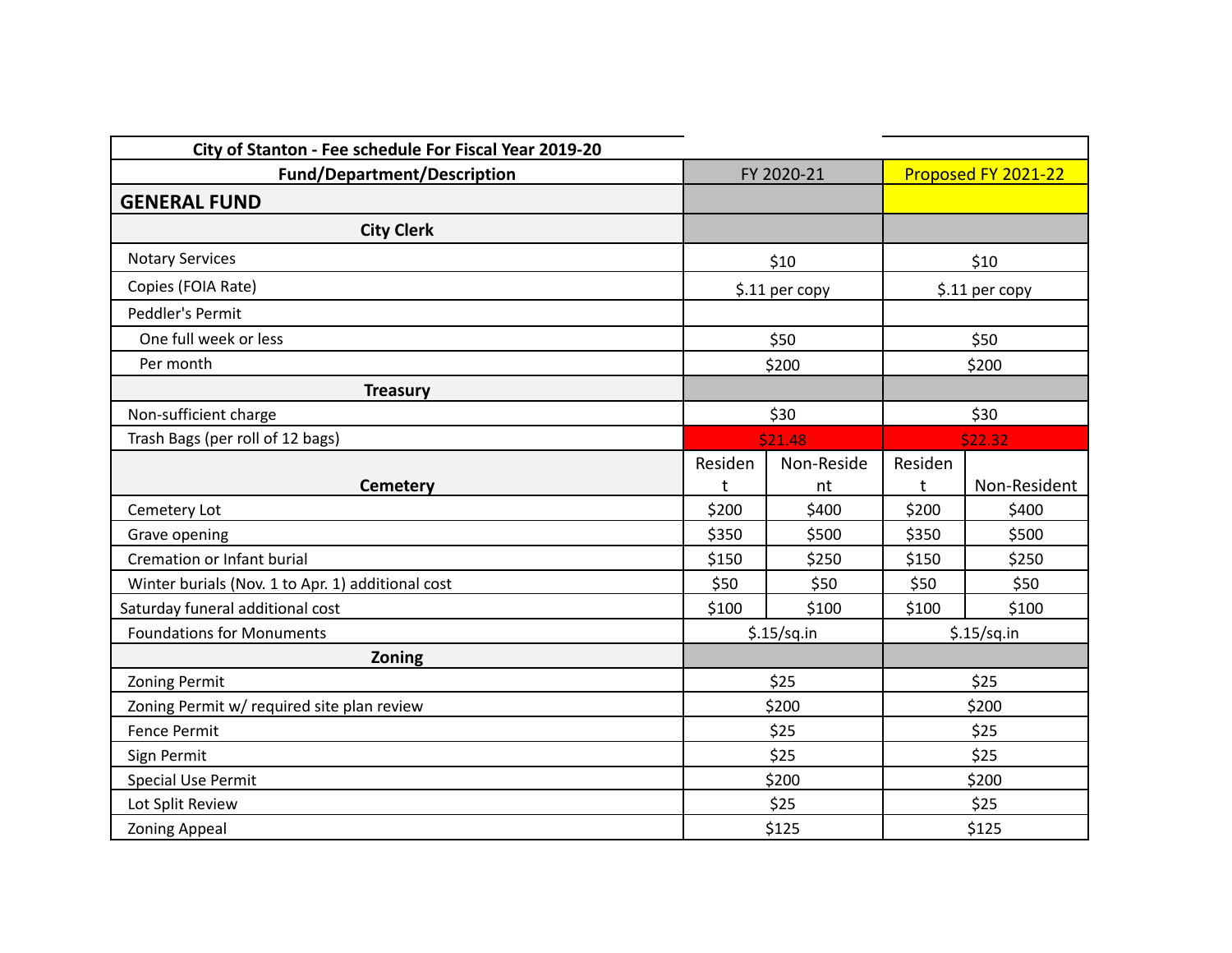| Re-Zoning Request                                                         | \$200 | \$200                   |
|---------------------------------------------------------------------------|-------|-------------------------|
| Variance Request                                                          | \$100 | \$100                   |
| House Moving Permit                                                       | \$0   | \$0                     |
|                                                                           |       |                         |
|                                                                           |       |                         |
| <b>Rental Housing</b>                                                     |       |                         |
| Rental housing registration - per unit                                    | \$20  | \$20                    |
| Rental registration late fee per property -if payment and property is not |       |                         |
| registered by August 1.                                                   | \$25  | \$25                    |
| Rental reinspection or no show fee                                        | \$50  | \$50                    |
| <b>Police/Fire</b>                                                        |       |                         |
| General Police report (UD-10 form only)                                   | \$28  | \$28                    |
| If includes color photos additional cost of                               |       | \$2 per page            |
| If includes DVD additional cost per DVD of                                |       | \$0.50 per DVD          |
| If includes flash drive additional cost per drive of                      |       | \$10 per drive          |
| Traffic Crash report (UD-010)                                             |       | \$20                    |
| Abandoned vehicle processing                                              | \$50  | \$50                    |
| <b>False Aarm fees</b>                                                    |       |                         |
| Fourth fire alarm                                                         | \$25  | \$25                    |
| Fifth fire and subsequent                                                 | \$100 | \$100                   |
| Fourth burgular alarm                                                     | \$25  | \$25                    |
| Fifth burgular and subsequent                                             | \$100 | \$100                   |
| <b>OWI Reimbursement</b>                                                  |       | \$100 per blood draw    |
| Vehicle Impound processing                                                |       | \$50 per vehicle        |
| Non-sufficient Funds Check Fee                                            |       | \$20 per returned check |
| <b>PBT Testing</b>                                                        |       | \$10 per test           |
| Salvage Inspections                                                       |       | \$100 per inspection    |
|                                                                           |       | Time and one half of    |
| <b>House Moving Escort</b>                                                |       | officer                 |
| <b>Fire Call</b>                                                          | \$500 | \$500                   |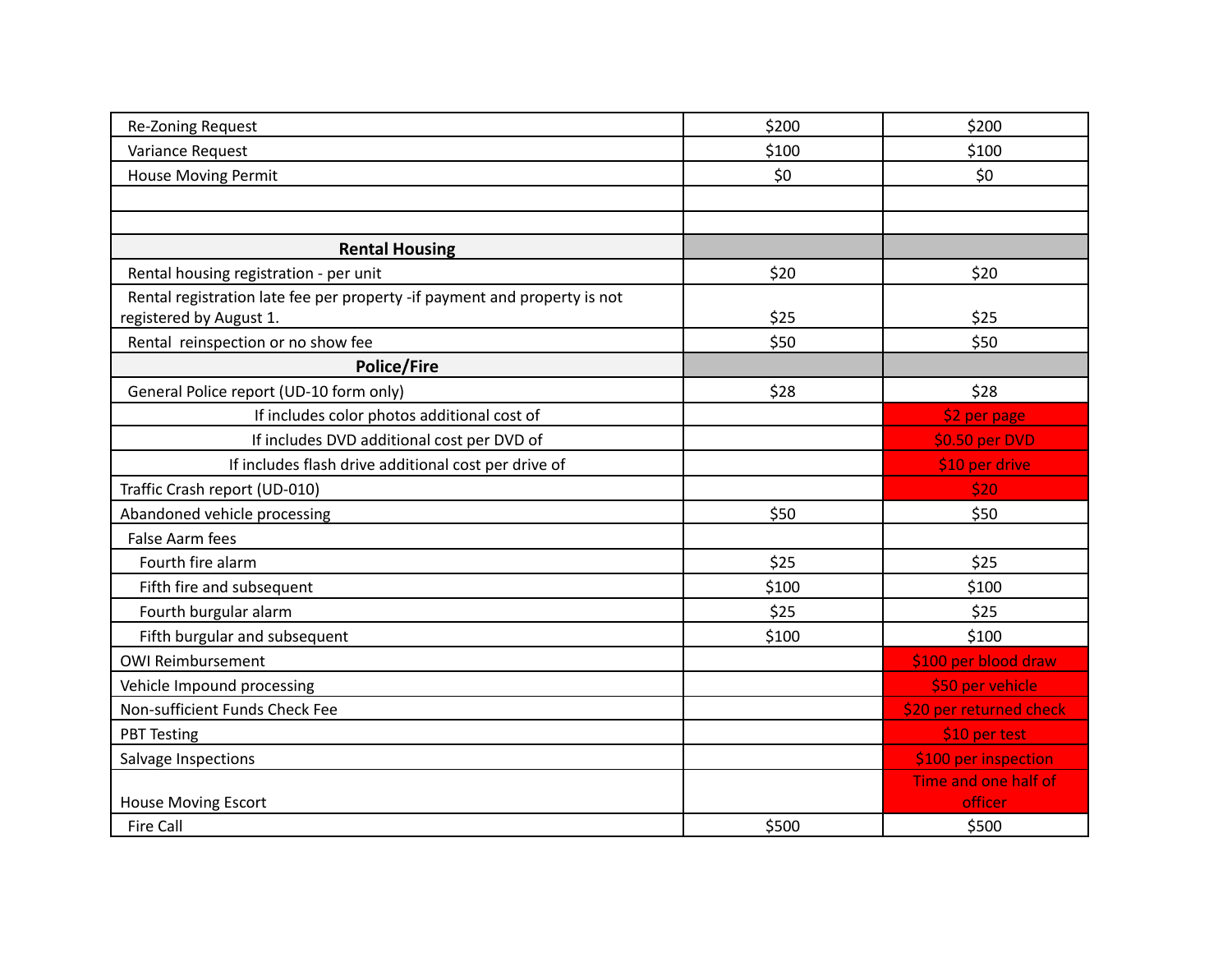| Downed wire (first hour)                                        | \$250          | \$250          |
|-----------------------------------------------------------------|----------------|----------------|
| Downed wire (each additional hour)                              | \$500          | \$500          |
| <b>Public Works</b>                                             |                |                |
| Stage Rental per 4'X8' section, per day w/ nodelivery or set-up | \$45           | \$45           |
| Whole Stage (16'x32')                                           | \$720          | \$720          |
| <b>Mowing Lawns</b>                                             | \$75           | \$75           |
| Right of Way Permit - street opening                            | \$50           | \$50           |
| <b>Hydrant Use</b>                                              | \$100          | \$100          |
| <b>Street Restoration</b>                                       |                |                |
| 1/2 Street w/ curb                                              | \$400          | \$400          |
| Full street w/curb                                              | \$500          | \$500          |
| 1/2 street w/out curb                                           | \$300          | \$300          |
| Full street w/out curb                                          | \$400          | \$400          |
| 1/2 gravel street                                               | \$125          | \$125          |
| Full gravel street                                              | \$200          | \$200          |
| Additional costs include: Labor (per person) at                 |                |                |
| a rate of \$30/hour and equipment utilized.                     |                |                |
| <b>Community Room</b>                                           |                |                |
| One Day rental                                                  | \$25           | \$25           |
| Cleaning deposit                                                | \$50           | \$50           |
| <b>CITY SEWER FUND</b>                                          |                |                |
| Late fee penalty (after due date)                               | 10 % of bill   | 10 % of bill   |
|                                                                 | <b>Monthly</b> | <b>Monthly</b> |
| Ready to serve                                                  | \$23.92        | \$24.40        |
| Each additional unit                                            | \$16.52        | \$16.85        |
| Sewer consumption rate (per 1,000 gal.)                         | \$3.93         | \$4.01         |
| Sewer only fee                                                  | \$36.58        | \$37.31        |
| Sewer tap fee (per unit)                                        | \$3,085        | \$3,085        |
| Sewer inspection                                                | \$50           | \$50           |